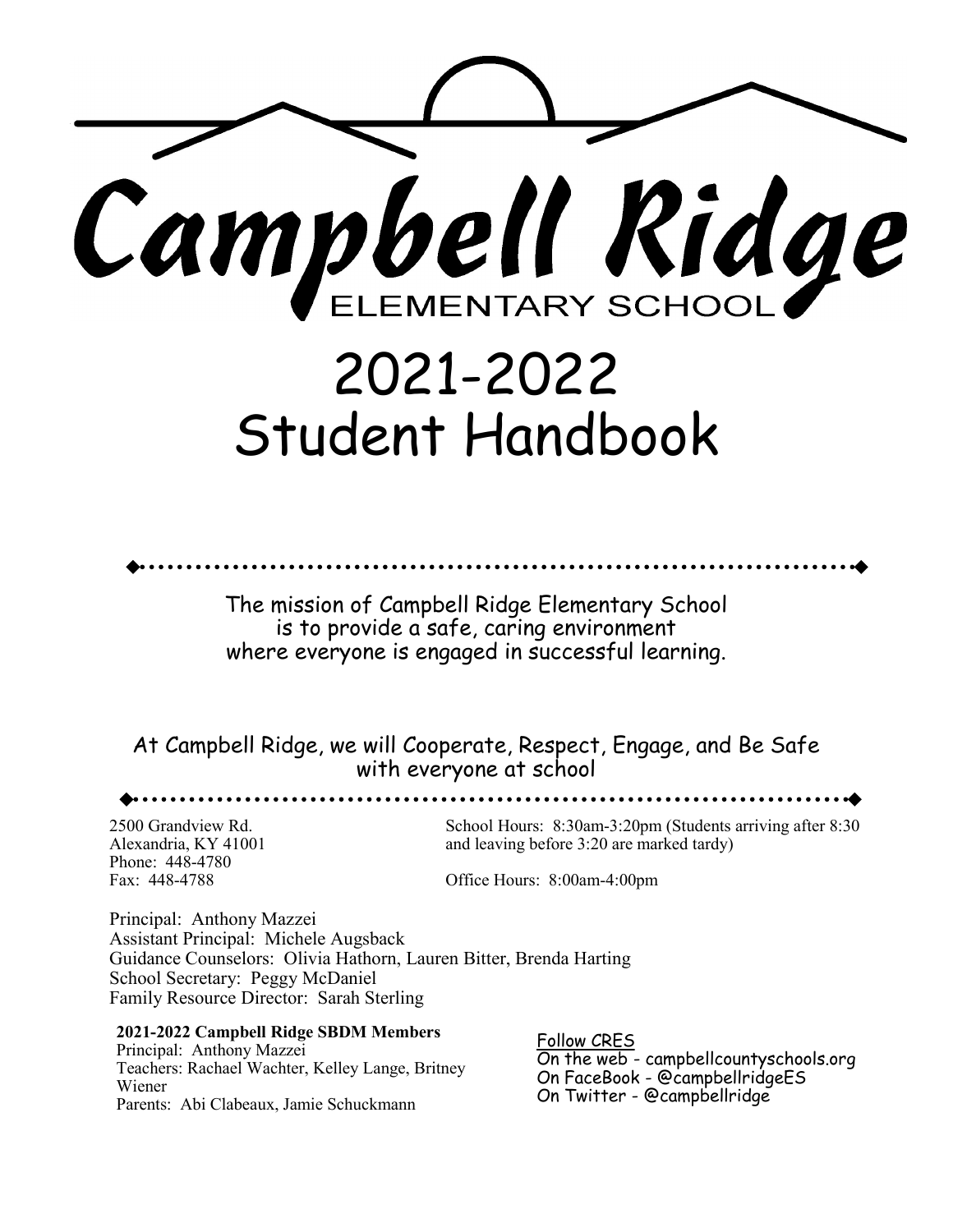## **School Calendar 2021-2022**

| August 11, 2021      | Student's 1st Day                            |
|----------------------|----------------------------------------------|
| August 16, 2021      | First day for Preschool students             |
| September 6, 2021    | Labor Day-No School                          |
| September 24, 2021   | Plan Day for teachers-no school for students |
| October 11-15        | <b>Fall Break</b>                            |
| November 24-26, 2021 | Thanksgiving Break - No School               |
| December 20-31, 2021 | <b>Winter Break</b>                          |
| January 17, 2022     | Martin Luther King Jr. Day - No School       |
| February 21, 2022    | Plan Day for teachers-no school for students |
| March 17-18, 2022    | No School                                    |
| April 4-8, 2022      | <b>Spring Break</b>                          |
| May 17, 2022         | Election Day, no school                      |
| May 20, 2022         | Last day for students                        |

## Campbell County Board of Education

#### **Grading Periods**

Trimester 1: August 11 - November 5 Trimester 2: November 8 – February 18 Trimester 3: February 21 – May 20

This handbook explains the procedures, routines, and regulations for Campbell Ridge Elementary School and the Campbell County School District. Please keep it in a handy place. As educators and parents, we share the responsibility for ensuring that our students develop the habits and traits that will help them to be successful in school. Please take time to review this handbook with your child and have a discussion about the habits and traits that you wish your child to develop in the upcoming school year.

## **Parent Involvement**

The extent to which parents and teachers cooperate and involve each other in a child's education is an indicator of success for all students. Campbell Ridge encourages all parents to take an active interest in their child's education and in the various activities held at school. Parents and visitors are always welcome at Campbell Ridge but please sign in at the office as soon as you arrive; this helps us to ensure the safety of all students. There are three basic ways in which you can get involved at Campbell Ridge:

**Campbell Ridge School-Based Decision Making Council** — The Campbell Ridge SBDM is the policy making body for the school. The SBDM Council develops school policy, monitors the School Improvement Plan (SIP), is consulted on the hiring of staff, selects the Principal, and monitors Campbell Ridge's performance on state accountability testing. Meetings are held monthly, typically on the last Monday, but please check the school calendar.

## **Campbell Ridge Volunteer Program** –

The CRVP coordinates parent volunteers' skills and talents with Campbell Ridge's needs. Campbell Ridge volunteers read to students, chaperone field trips, assist the Librarian, clean up the grounds, assist the office, and work with teachers. If you have an hour to two a week to spare, we have somewhere that we need help. Contact Ms. Harmon in the FRC office if you are interested and able to volunteer. All volunteers need to have a background check in order to work with students. Please allow a minimum of 2 weeks to complete the background check.

**Parent-Teacher Organization (PTO)** - The PTO sponsors curricular and cultural enhancements to the school environment that benefit all students. Meetings for all parents are held throughout the year.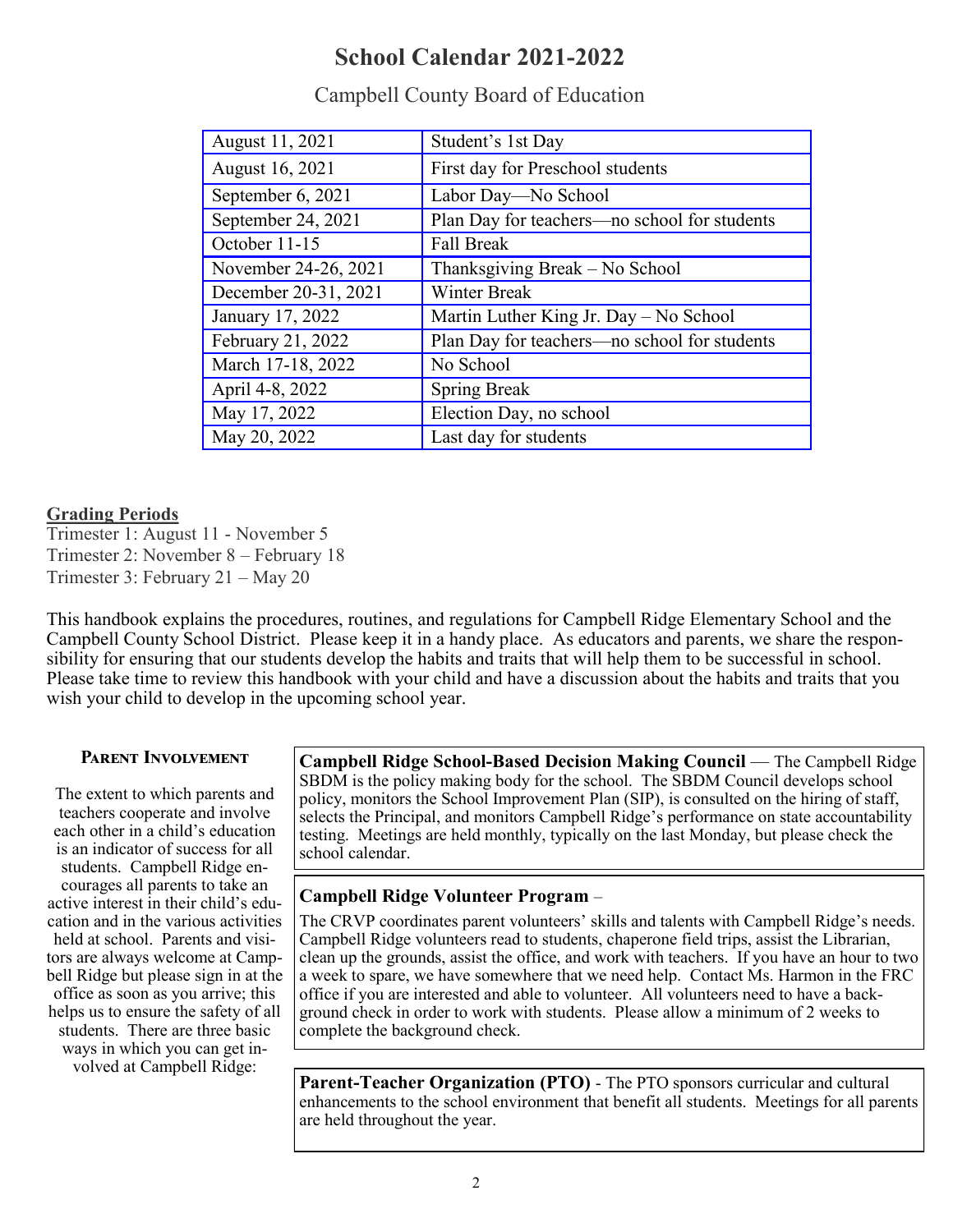## **Campbell Ridge Elementary Academic Program**

Campbell Ridge Elementary offers a comprehensive academic program focusing on the acquisition and development of sound basic skills and reasoning abilities. The Kentucky General Assembly has identified the following Learning Goals and Academic Expectations for all Kentucky students:

- 1. Students are able to use basic communication and mathematics skills for purposes and situations they will encounter throughout their lives.
- 2. Students shall develop their abilities to apply core concepts and principles from mathematics, the sciences, the arts, the humanities, social studies, practical living studies, and vocational studies to what they will encounter throughout their lives.
- 3. Students shall develop their abilities to become selfsufficient individuals.
- 4. Students shall develop their abilities to become responsible members of a family, work group, or community, including demonstrating effectiveness in community service.\*
- 5. Students shall develop their abilities to think and solve problems in school situations and in a variety of situations they will encounter in life.
- 6. Students shall develop their abilities to connect and integrate experiences and new knowledge from all subject matter fields with what they have previously learned and build on past learning experiences to acquire new information through various media sources.

Instruction at Campbell Ridge Elementary is designed to make sure that students meet these goals. To accomplish that purpose, students take part in instructional and assessment activities in all grades. Results of assessments are used to plan further instruction, assign intervention and remediation assistance, comply with federal and state assessments, and inform teacher and parents about student progress.

Parents are highly encouraged to visit the Kentucky Department of Education website for information concerning curriculum, instruction, and assessment practices in Kentucky.

#### **Academic Time Interruptions**

Instructional time is precious; CRES will make every effort to guard classroom instructional time very closely. Parents may not interrupt class time during school hours, 8:00am—3:20pm. Teachers may be contacted through email (links are on the CRES website), voicemail, or by leaving a message in the front office. All Campbell Ridge staff are expected to return phone and email messages within 24 hours, this may not necessarily be the same day the message is received. Classroom observations are welcome but must be scheduled in advance. Parents must make arrangements for younger siblings during class observations and trips.

#### **Campbell Ridge Elementary School Policies and Practices**

This section outlines many of the policies and practices that you will encounter at Campbell Ridge. Please read carefully and share with your child.

## **Communications**

Follow CRES

On the web - campbellcountyschools.org On FaceBook - @campbellridgeES On Twitter - @campbellridge

All teachers have a system for communicating with parents weekly through email and/or newsletters.

#### **Attendance**

Campbell Ridge Elementary students are expected to be at school everyday and on time. Regular school attendance is the first requirement for a successful school experience.

(1) A full day of attendance shall be recorded for a pupil who is in attendance at least sixty-five (65) percent of the regularlyscheduled school day for the pupil's grade level.

(2) A tardy shall be recorded for a pupil who is absent less than 35 percent of the regularly-scheduled school day for the pupil's grade level.

(3) A half day absence shall be recorded for a pupil who is absent 35 percent to 84 percent of the regularly-scheduled school day for the pupil's grade level.

(4) A full day absence shall be recorded for a pupil who is absent more than 84 percent of the regularly-scheduled school day for the pupil's grade level.

**Truancy** - According to KRS 159.150, any pupil who has been absent or tardy from school without valid excuse (unexcused) for three (3) days or more is considered truant. A pupil who has been reported as a truant two (2) or more times is considered a habitual truant.

#### **Excused absence reasons:**

- Court appearance
- Doctor or Dentist appointment (only the portion of the day required and with documentation from physician/dentist office)
- One (1) day for attendance at the Kentucky State Fair
- Illness of the pupil
- Death or severe illness in the pupil's immediate family
- Religious Holidays
- 4-H Activities Participation in 4-H activities which are regularly scheduled and under the supervision of the designated 4-H leader
- Educational Enhancement Opportunity—requested on the district form and approved by the Principal.
- Military deployment of a parent/guardian.
- Other valid reasons as determined by the Principal

A parent must accompany any student returning to school after an absence due to lice, bed bugs, or any communicable disease.

#### **What to do if your child is tardy or absent:**

- **1.** Call the school in the morning to report the absence to the Records Clerk, Mrs. Martin, before 9am.
- **2.** Send a signed and dated note explaining the absence no later than the 2nd day that your child returns to school. Consistently failing to send in a note by the 2nd day after a student returns from an absence may result in the absence not being excused.
- Parents may send 6 notes to excuse absences for any rea-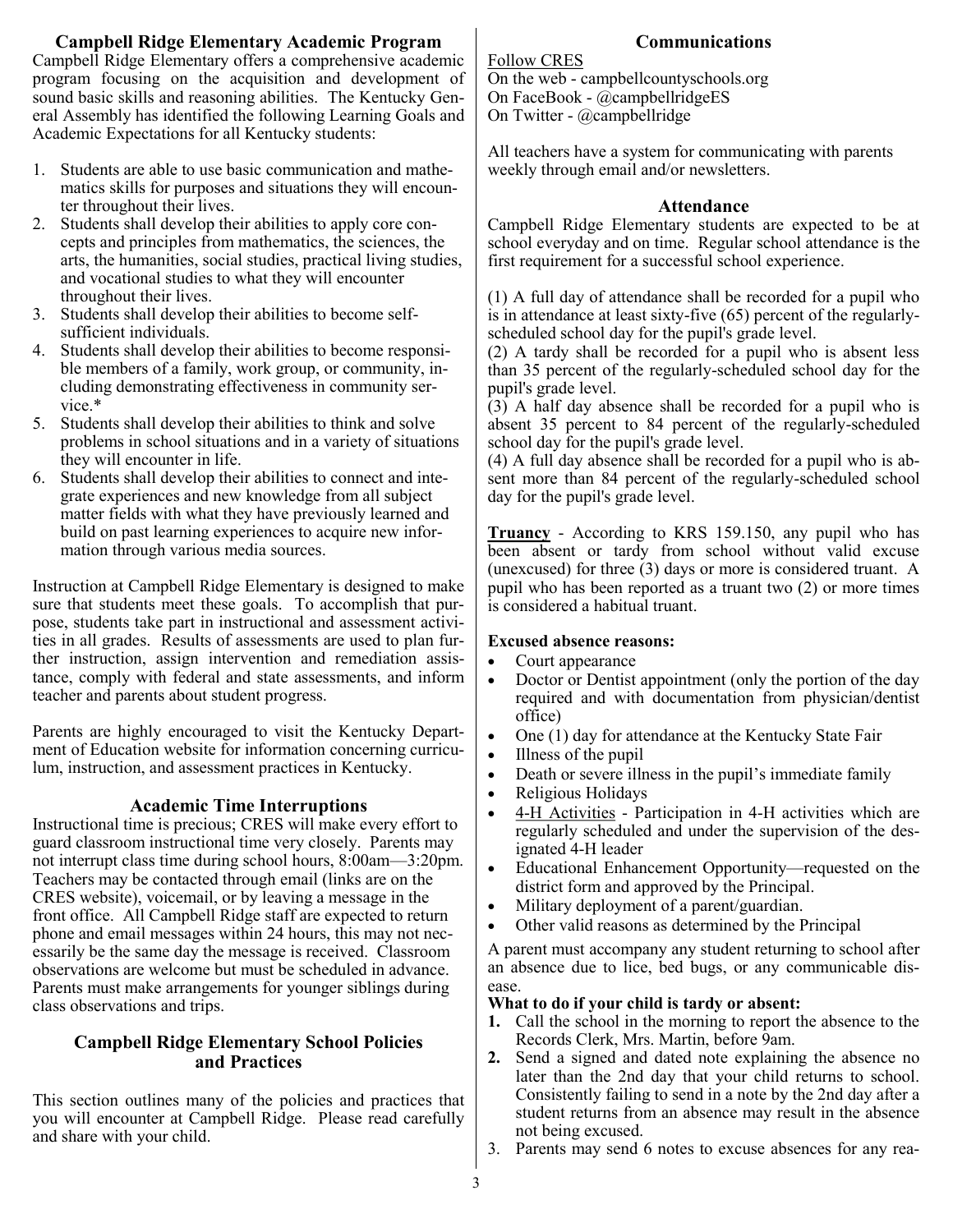son. After the 6th day, a Doctor's note, or other official notice besides a parent note, is required for every absence to be excused.

- 4. Bring your child to the office to sign them in.
- No student can be considered for Perfect Attendance if they have any percentage of an absence or tardy, even if for an "excused" reason.

At Campbell Ridge Elementary, a note is required for **every** absence. Failure to send in a note will result in the absence being marked unexcused. Unexcused absences may be addressed through a phone call, letters home, staff visit to the home, and/ or referral to the district truancy officer. The Principal may request that the Family Resource Center Director make a parent contact to determine if the services and resources of the Center may be of assistance.

#### **Make-up Assignments**

Students are responsible for completing assignments that are missed when they are absent. For planned absences parents should contact their child's teacher to arrange for the assignments prior to the absence. Students have the same number of days they were absent to complete make-up assignments. For example, if a child is absent for one day, the make-up assignments are due the day after they return to school. If a student is absent for 3 days, make-up assignments are due on the 3rd day after the day they return.

#### **Campbell Ridge Dismissal Process**

- 3:15 Afternoon announcements
- 3:20 Students dismissed

Student safety is our number 1 priority during dismissal. You can help us to make it safe and ensure that all students will be dismissed to the right place, by following these guidelines:

- If there is a change in the normal way that your child is to go home we must receive a **written note** to school. PHONE CALLS ARE NOT ACCEPTED TO CHANGE DISMISSAL PLANS. The note must include the date, child's name and teacher, address (for bus change), or name of adult picking your child up, and phone number where you can be reached. Emails will be accepted prior to 2:30pm. After 2:30, no changes to transportation home can be made. In an emergency, students will be kept at school until they can be picked up.
- No parents may wait in the lobby or office to pick up their child. ALL car riders are dismissed from the gym.
- Parents that prefer to park and pick up their child at the building must have the car ID number in hand.
- Extenuating circumstances should be presented to the Principal.

**REMEMBER:** You must come to the office to sign in anytime you visit our school. During the school day students can only be released from the office.

Our first priority during dismissal will always be student safety not parent convenience. Please bear this in mind if you are asked to show an ID, wait a few extra minutes, or slow down your driving.

#### **Early Release of Students**

No child will be released to anyone other than the parent/ guardian without written authorization. Parent/guardians may authorize others to pick up their child by completing the Permission for Early Dismissal form. *Any person picking up a child will be required to show proof of identification.* No child will be released without proper verification and identification.

All visitors to the school must come first to the school office and sign in. Students are released from the office after the parent/guardian signs them out.

- 1. No student shall be released from school early without written notice from the student's parent/guardian.
- 2. The enrollment records of the Campbell County School district shall include information regarding the marital status of a student's parent/guardian.
- 3. All schools will maintain a file in the principal's office of children with special custody arrangements in which there shall be a signed order of custody. It is the responsibility of the parent/guardian to notify the school of the existence of such special arrangement and to provide the documentation.
- 4. If a court has not entered an order of custody, or if there is joint custody, either parent/guardian may pick up their children if written notice has been sent to school.
- 5. If a person whom the principal or designee does not recognize appears at school requesting the early dismissal of a student, the principal shall ask for identification such as a driver's license. Even if the person presents appropriate identification, the person's name must be on file as an authorized individual before the student may be dismissed to leave school.
- 6. Students may be released into the custody of the officers of the court, police, and officials of the Cabinet for Human Resources with or without the knowledge or consent of the parent/guardian.

Both custodial parents of a student have all of the rights afforded to parents. Campbell Ridge Elementary staff will comply with custody arrangements specified in court orders. If there is no official notice from a Court that specifically states what the custody arrangements for that student are, the assumption will be that both parents have custody and can enjoy all the rights and privileges of a parent. Phone calls and handwritten notices are not accepted as proof of custody arrangements.

#### **Bus Riders**

All students who ride the school bus are expected to abide by the bus rules and to show respect for the adults on the bus. The Campbell Ridge Guidelines for Student Success are to be practiced on the bus. Because the safety of everyone on the bus depends on the driver's being able to fully concentrate on operating the bus, all infractions against bus rules are considered serious and will be reported to the school principal.

Continued failure to obey the driver may result in suspension from the bus for a period of time. Offenses which are extremely serious in nature and which significantly interfere with the driver's ability to operate the bus safely may result in suspension from the bus for the remainder of the year.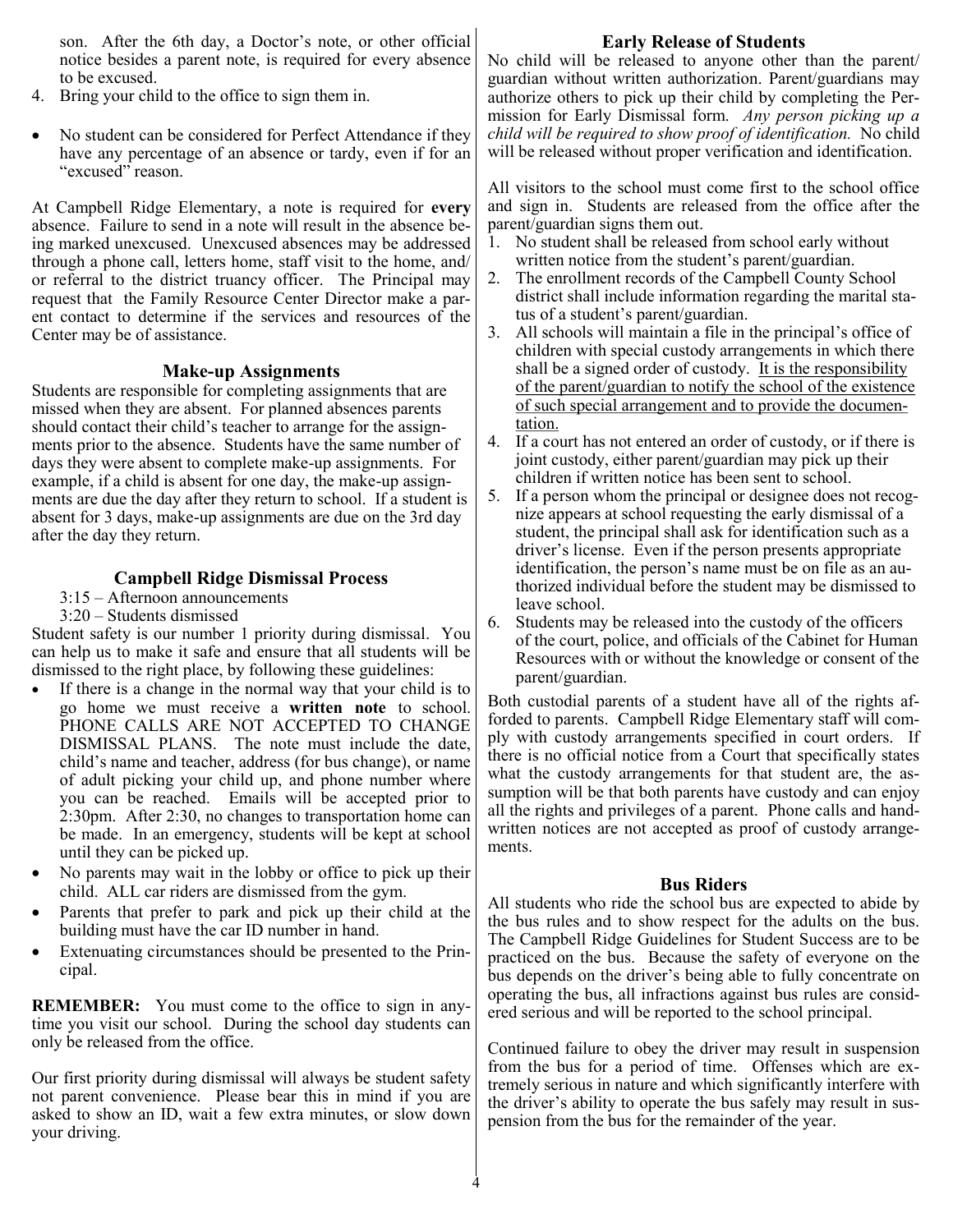When a student is suspended from one bus, he/she is suspended from all busses, this includes field trips and sports activities. It then becomes the parent/guardian's responsibility to transport the child to and from school. Suspension from the bus is not an excused absence from school. We encourage you to discuss bus rules and safety with your child so he/she is aware of the importance of good bus behavior. Bus rules and guidelines can be found in the district discipline code handbook.

#### **School Phone**

Students will not be called to the school phone *for any reason.*Messages may be left with the school secretary and will be given to the student when appropriate. Likewise, students are not allowed to use the school phone. In the event of an emergency, school personnel will call parents to give the message. **Forgotten homework, lunches, and permission slips are not considered emergencies.**

#### **Crisis Plan**

Campbell Ridge Elementary has a Crisis Plan on file and all staff are trained on its implementation every year. In the event of a school emergency, school staff are prepared to care for all students, in cooperation with various local emergency personnel.

- No student will be dismissed from school to anyone other than a parent or guardian.
- No student will be released to anyone not specifically listed on the Permission for Early Dismissal.
- All students will be released only when signed out at the school office, temporary student release station, or emergency command post.

#### **Please:**

- Do not call the school during an emergency,
- Do not immediately drive to the school, keep roads clear for emergency personnel,
- Listen to your radio, all emergency information will be communicated to the media.
- Emergency information will also be posted to CRES social media sites as possible.

#### **Discipline and Student Behavior**

Elementary school students are in the formative stage of social, emotional, and behavioral development. The primary purpose of an elementary school-wide behavior plan is to teach appropriate behavior and to reinforce positive behavior. At Campbell Ridge Elementary, we expect every student to demonstrate respect for self, others, and property. Respect helps create responsible citizens.

#### **Campbell Ridge Elementary Staff Beliefs**

All staff members, students, and parents contribute to making Campbell Ridge Elementary a productive learning environment where students behave responsibly, are motivated to learn, and feel physically and emotionally safe. We set this tone through our actions and attitudes. We demonstrate our support and encouragement of students in the following ways:

- Teach students the expectations for responsible behavior in all school environments.
- $\checkmark$  Provide students with positive feedback when they are

meeting expectations and demonstrating responsible behavior.

- $\checkmark$  View student misbehavior as a teaching opportunity and respond calmly and consistently with consequences for misbehavior.
- Work collaboratively to correct student misbehavior that is chronic and/or severe.
- Strive daily to make sure that: our actions help support students' basic needs, are proactive, positive, and instructional.

Our expectations for student behavior is best summed up in our school motto: At Campbell Ridge, we will **Cooperate**, **Respect**, **Engage**, and Be **Safe** with everyone at school. The procedures, routines, and expectations that have been developed for all areas of the school embody this motto. All students are expected to know and adhere to this motto.

#### **Classroom Behavior Plans**

Teachers will strive to ensure that classrooms are safe and productive and will emphasize to students the importance of being responsible, engaged, and motivated. Teachers will focus on teaching and encouraging responsible behavior, rather than trying to "control" inappropriate behavior.

All teachers will implement three basic principles of behavior management.

**Proactive** – Classrooms will be structured for academic success, which means having efficient routines, focused instruction, clear rules and expectations, direct teaching of expectations, and frequent monitoring.

**Positive** – Classroom teachers will interact with each of their students, providing noncontingent attention and acknowledgement as well as positive recognition when students are behaving appropriately.

**Instructional** – Classroom teachers will view incidents of misbehavior as teaching opportunities and will calmly and consistently implement appropriate corrective consequences.

**NOTE:** Though these principles will guide teachers in their classroom management, each teacher, each student, and each situation is unique. Therefore, the specific procedures that will be used by an individual teacher will be determined by that teacher and will be based on the teacher's professional judgment of student needs and specific situations, in accordance with the principles outlined above.

#### **Bullying**

At CRES bullying is not "part of growing up," "something everyone has to deal with," or "just what kids do." Bullying is not tolerated at CRES and will be addressed when it occurs.

State law (KRS 158.148) defines bullying as "any unwanted verbal, physical, or social behavior among students that involves a real or perceived power imbalance and is repeated or has the potential to be repeated."

This behavior can happen at school, on the way to and from school, and outside of school. Wherever the bullying occurs, if it disrupts the educational process it will be addressed by CRES staff.

#### **Bullying can include:**

• Hurting someone physically and/or emotionally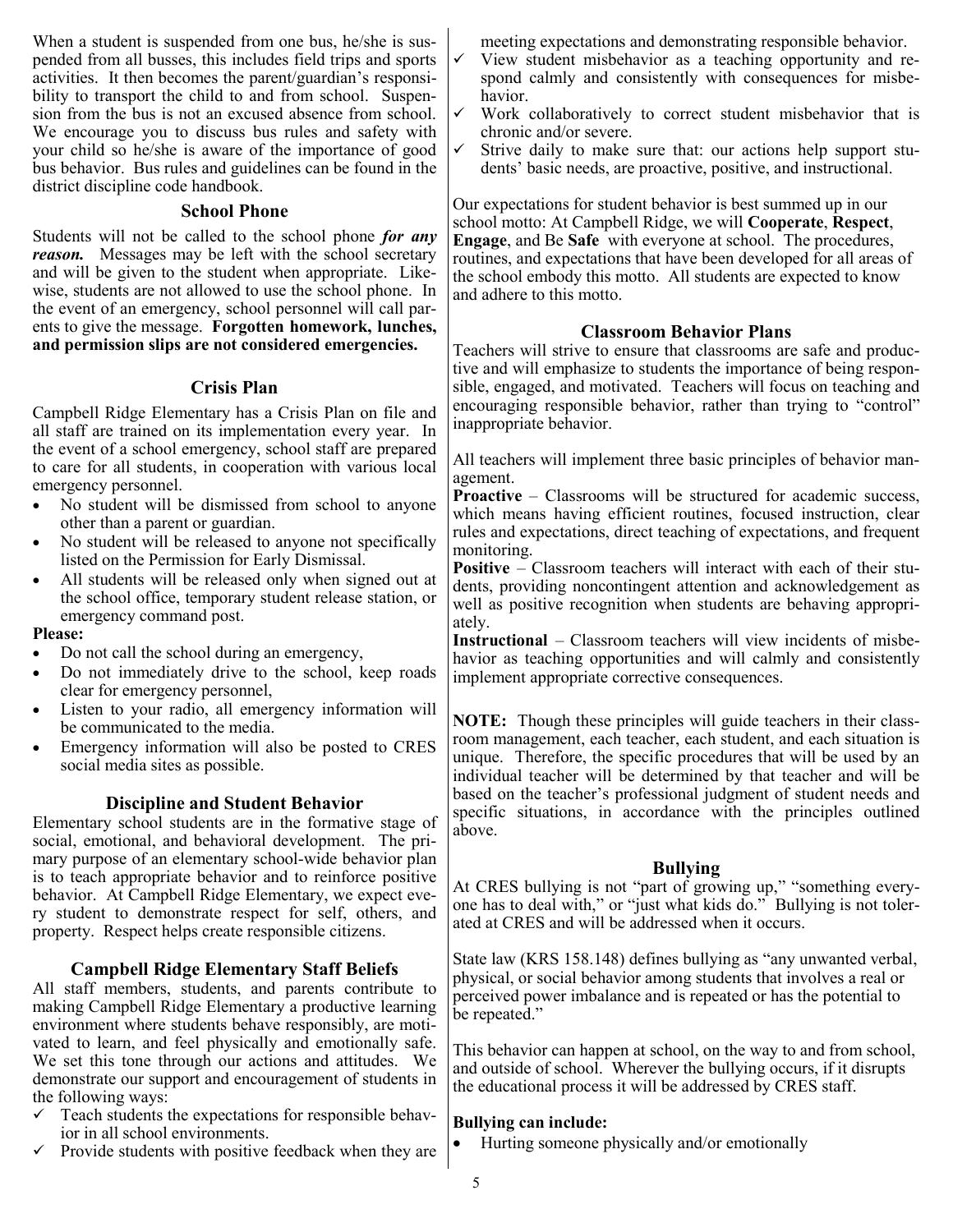- Stealing or damaging another student's things
- Ganging up on someone
- Teasing
- Using put-downs and insults, including those directed at a student's race, gender, disability, and/or orientation
- Touching or showing private parts/areas
- Spreading rumors
- Leaving a student out on purpose and/or persuading other students to not include someone
- Taking advantage of a student based on their disability and/or perceived disability

Any of these examples can occur in person, through rumors, utilizing other students, on social media, verbally, nonverbally, and with technology.

#### **Consequences for bullying can include:**

- Removal from activities (including changes in classroom placement and access to the victim)
- Parent conference
- Written assignments and/or contracts
- Intervention by the Counselor and/or FRC Director (required)
- Behavior screenings and/or evaluations
- Suspension from school
- Other actions as appropriate to the situation and student

All students are trained and taught regularly to be able to identify bullying and how, as well as to whom, to report bullying. Bullying that occurs outside of school, but still disrupts the school environment and/or interrupts student learning, can be addressed with consequences and intervention at school.

#### **Campbell County Safety Tip Reporting Service**

Safe Schools Tip Reporting Service: If you have information about a threat to our safety, do your part and report it! And remember, you can remain anonymous.

S.T.O.P. (Safety Tip-Line, On-Line Prevention) link is available on each school and district website, via S.T.O.P. icon (just click and report).

#### FOR EMERGENCIES, PLEASE CALL 911!

Thanks in advance for helping to make our school community a safer place to work and learn! We appreciate your support.

#### **Cheating**

As educators, we take cheating to be a serious offense. Cheating includes:

- Copying homework, essays, or other writing, and/or plagiarism
- Looking at another's work during tests, using notes, "cheatsheets", signals, or other communications to aid cheating,
- Turning in work that is not the result of the individual's efforts
- Using technology to create work that is not one's own.

Students referred to the office for cheating will receive consequences deemed appropriate to the student and the extent of

the cheating; this can include revoking a student's access to technology as described in the district Acceptable Use Policy.

#### **Free and Reduced Lunch Applications**

All students will receive this application. We ask that all families complete this application, even if you plan on not using the assistance. School funding can be based on these numbers and it is to the school's advantage to have everyone complete this form, whether you will make use of it or not.

#### **School Fees**

A school fee is charged for materials that students will use throughout the year. These fees are collected yearly and are spent on materials for the students during the current school year.

#### **Fee Schedule**

| Full day student                        | \$40.00 |
|-----------------------------------------|---------|
| Half day Kdg. student                   | \$20.00 |
| Students that qualify for reduced lunch | \$16.00 |
| Students that qualify for free lunch    | No fee  |

#### **Breakfast and Lunch**

All Campbell Ridge students will receive breakfast and lunch free of charge. Students will be charged for extras.

#### **Lunchroom Guidelines**

- Students are expected to practice good table manners and appropriate behavior during breakfast and lunch.
- Students are expected to eat a reasonable portion of their meal.
- Entrees and fruits and vegetables should be eaten before snacks, treats, or extras.
- Restaurant food and soft drinks are not allowed.
- Parents should monitor the monthly menu and pack a lunch when their child does not want the school offering.

#### **Cafeteria Charges**

- No more than ten (10) charges or a maximum of \$20.00 in charges, including breakfast charges, shall be allowed.
- Students shall be allowed to have a regular lunch and breakfast daily.
- Any time money is brought to food service accounting, it shall be applied to the charges account if there is an outstanding balance and the student shall be allowed to purchase a regular meal or breakfast.
- When charges reach \$15.00, letters shall be sent to the parent/guardian and a follow-up phone call shall be made to inform them of the balance. A copy of the charge letter shall be given to the Principal to inform him/her that the student is approaching the limit for charges.
- Extras cannot be purchased until all charges are cleared. Students who receive free/reduced lunch and desire extras shall have them provided on a cash only basis at full price.
- At no time should staff discuss charges with students.
- Parents/guardians are to be contacted and informed that the outstanding charges are being referred to the District office and Board Attorney to begin collection proceedings when \$20.00 in charges have been reached.
- Involve Family Resource Centers as necessary.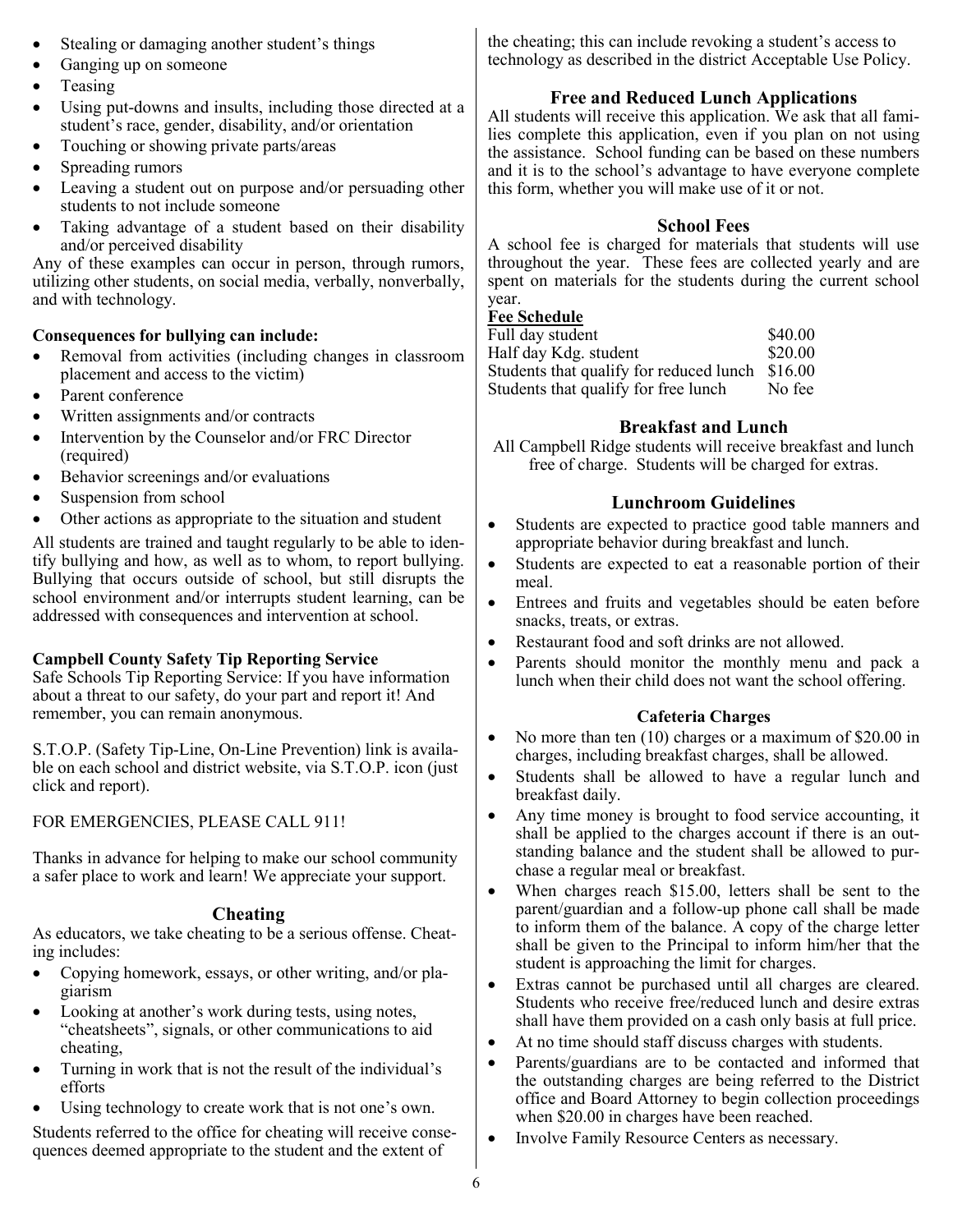#### **Student Dress Code**

All students are expected to come to school neatly dressed and groomed and dressed appropriately for school and the weather. For help in determining appropriate dress, please follow these guidelines:

All students in grades K-5 shall wear a mask unless the student has a medical exemption. Face coverings are essential when proper social distancing is difficult. Masks shall be required at all times with the exception of scheduled mask breaks and during meals. Masks should:

- Fit snugly but comfortably against the side of the face;
- Be secured with ties or ear loops
- Include multiple layers of fabric
- Allow for breathing without restriction;
- Be able to be laundered and machine dried without damage or change to shape
- Cover both nose and mouth
- Meet school standards for appropriate messaging and images aligned with school dress code

Students may not wear:

- Hats or bandannas in the building
- Cropped shirts, half shirts, shirts with spaghetti straps, boys basketball jerseys with oversized arm holes, and shirts that expose the student's stomach when arms are raised.
- Skirts and shorts should fall below the student's fingertips when arms are held at the student's side. Shorts may be worn from the start of school until Fall Break. Shorts may be worn again after Spring Break.
- Flip-flops/thong sandals, i.e. beach sandals and sandals with no back, shoes with skates and shoes with high heels
- Oversized hip riding pants, low-riders look, are not allowed. Students should have a belt on if their pants are falling down. No pants with inappropriately placed holes.
- Make-up is not allowed.
- Excessive amounts and/or overly large jewelry which may pose a safety risk or which may be distracting to other students.
- Hairstyles that are overly distracting.
- Articles of clothing printed with objectionable language or promoting or depicting drugs, alcohol, tobacco, or discrimination/intolerance (including the Confederate flag) are not allowed.
- Any clothing or accessories which are distracting and prohibit students and/or teachers from concentrating and engaging in the educational process are not allowed.

The school Principal shall make the final determination as to whether or not an article of clothing or accessory has proven distracting and need not release the name of any students or teachers that were distracted in order for the clothing to be disallowed.

If a student is wearing something that does not follow these guidelines every attempt will be made to reach the parents/ guardians so that new clothing may be brought to school. In the event that a parent/guardian cannot be reached, the school will provide clothing for the student to wear. The student will be kept out of class until new clothing is brought to school or until the clothing has been replaced by the school.

The way we dress influences our behavior tremendously. Give your child a head start in school by dressing them in a way that demonstrates your seriousness about school.

#### **Homework**

The CRES SBDM Council policy on Homework is copied below:

#### **Kdg-Grade 1**

- Homework consists of reading and math practice. Reading can be for AR and/or assigned by teacher. Reading homework should be done at home every evening, even if students complete other homework at school. Ageappropriate technology (AR, COMPASS, xtramath, etc) can be completed by students at any time and parents are encouraged to include nightly academic digital learning in their family homework routines.
- Weekly homework plans are sent in folders on Monday with a schedule for when specific assignments need to be returned.
- Families that work ahead understand that the content for practice may not have been taught yet.
- Homework help and technology can be utilized between 2:50 and 3:15.

#### **Grades 2-5**

- Homework consists of reading, math practice, and preparation for assessments (studying, completing study guides, writing/reflecting, etc). Reading can be for AR and/or assigned by teacher. Reading homework should be done at home every evening, even if students complete other homework at school. Age-appropriate technology (AR, COMPASS, xtramath, etc) can be completed by students at any time and parents are encouraged to include nightly academic digital learning in their family homework routines.
- Homework is written daily by students in agendas and is also communicated by teachers with families weekly through email, newsletters, and/or webpages.
- Homework help and technology can be utilized between 2:50 and 3:15.

**Recommended amounts of homework:** Homework time should include all assignments including reading minutes.

- $\Rightarrow$  Kdg (10-15 mins)
- $\Rightarrow$  1<sup>st</sup> (15-20)
- $\Rightarrow$  $2^{nd}(20-25)$
- $\Rightarrow$  $3<sup>rd</sup>$  (25-35)
- $\Rightarrow$  4<sup>th</sup> (35-45)
- $\Rightarrow$  5<sup>th</sup> (45-60)

#### **Family Responsibilities for Successful Homework Practices** Parents help best by:

- Scheduling and budgeting time
- Providing a distraction-free space to complete homework
- Making sure all necessary materials are available
- Monitoring completion of homework assignments
- Communicating with the teacher when the child is unable to complete an assignment on their own and when a family commitment makes the child unable to complete an assignment that evening.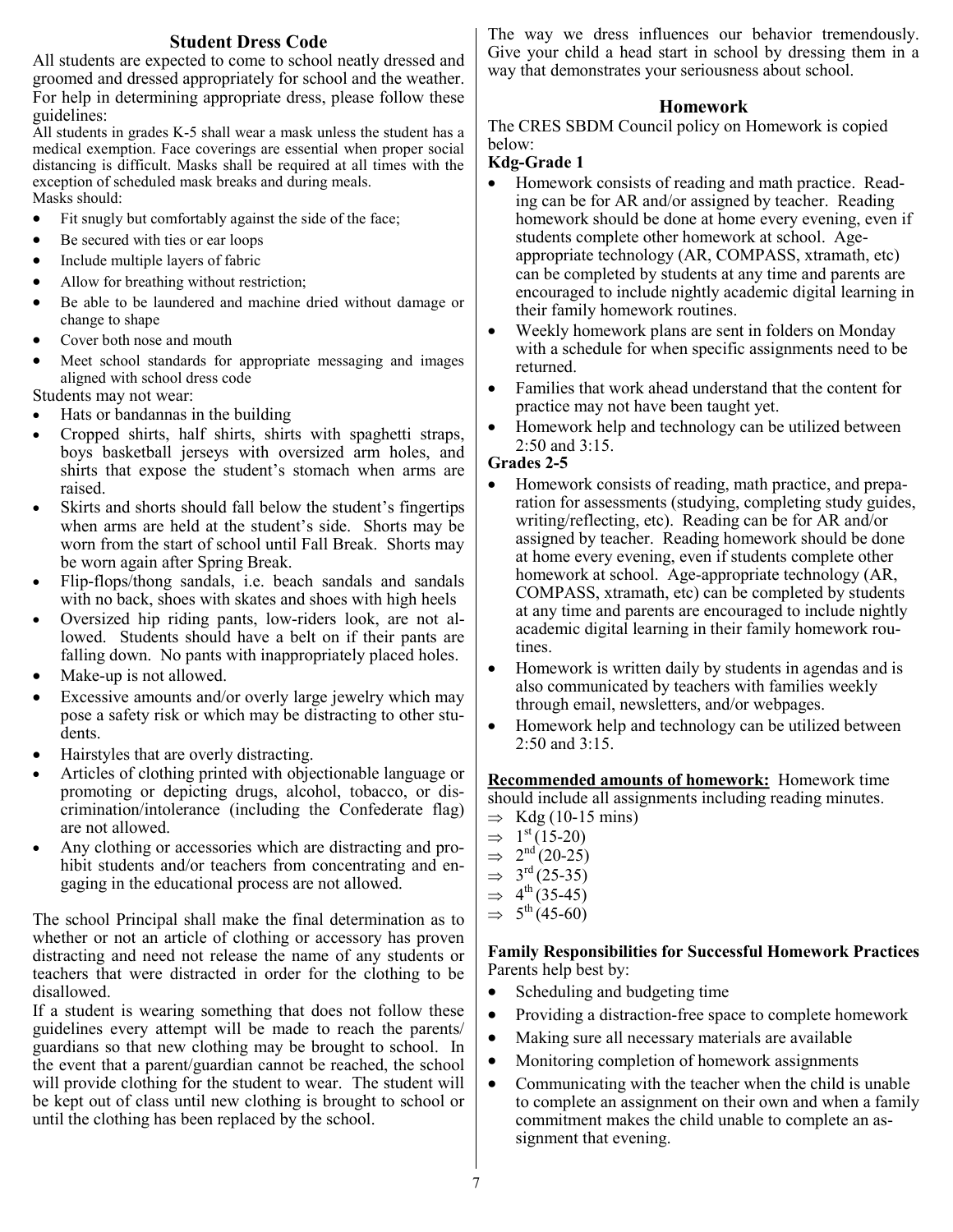**Feedback:** All homework assignments may not be formally evaluated; however students will receive feedback on all assignments. There are 4 types of appropriate feedback:

- Letter grades,
- A review that provides students with a way to improve,
- Verbal or written feedback relative to the correctness of the completed work,
- Nonverbal incentives for completion.

#### **Student Health**

All students must have a completed, signed Emergency Procedure Card/Medical Alert Form on file in the office at all times. This form is included in the packets of papers that is sent home on the first day of school.

The Principal will report to the local health authority any student attending school who is suspected of having a reportable disease as defined by the Kentucky and Campbell County Boards of Health.

The Principal will exclude from attendance any student suffering from a reportable disease, as defined by the Kentucky and Campbell County Boards of Health, until the criteria for readmittance is fulfilled.

The Principal or designee may exclude students suffering from:

- Scabies.
- Impetigo Contagiosa,
- Ringworm of the scalp,
- Infectious forms of conjunctivitis,
- Head lice.

Students excluded for reason of communicable disease will be re-admitted by one or more of the following methods:

- 1. Certificate of the attending physician attesting to their recovery and non-infectiousness.
- 2. A child dismissed from school because of lice and/or nits may not be returned to the classroom until school personnel have determined that the child is lice and nit free.
- 3. After a period of time corresponding to the duration of the communicability of the disease as established by the Commissioner of Health.

The Campbell County School System employs a school nurse to work with students and families suffering from communicable disease outbreaks. In addition, the nurse works to educate all students concerning health, hygiene, and wellness issues.

#### **Medical Record Requirements**

Students must have a valid original Kentucky Immunization Certificate when enrolling in school for the first time. This includes students from out of state and those entering kindergarten. Those students enrolling from other Kentucky schools may present a copy of the Kentucky Immunization Certificate. A valid certificate includes at least:

- 4 or 5 DPT (Diphtheria, Pertussis, Tetanus) Fourth immunization to be administered after age four (4).
- 3 or 4 OPV (Oral Polio Vaccine) Third immunization to be administered after age four (4).
- 2 MMR (Measles, Mumps, Rubella) Two MMR are re-

quired for kindergarten and sixth grade entrance.

- Three Hepatitis B are required.
- 2 Varicella (chickenpox) Proof of immunization or verification that the child has had the disease.

In addition to the above, medical, dental, and vision examinations, reported on the correct form and performed no more than six months prior to the initial entry to school, are required for kindergarten students. If you need assistance, please notify the school nurse. A Kentucky Certificate of Exemption, signed by a physician, must validate any exceptions to the above immunizations requirements. These are all required by State Regulation and school attendance can be denied if requirements are not met.

## **Item Due Date** KY Immunization within 2 weeks of enrollment Medical Exam within 30 days of enrollment Vision Exam by Jan. 1st Dental Exam by Jan. 1st Birth Certificate within 30 days of enrollment

Students can be excluded from school if the Immunization or Medical Exam forms are not turned in. Students without a Birth Certificate will be reported to the Alexandria Police.

#### **Medications**

No students will be given medication **of any kind, prescription or over-the-counter,** without a signed Parental Consent Form on file in the school office. The Parental Consent Form must include the signature of a physician.

Parents must bring medication of any kind directly to the school office. All student medications are given out in the school office following the directions on the bottle label. Students that can self-administer medication must do so in the presence of the school nurse. Parents must bring and pick up all medications, no medicine will be sent home with students.

Students that need to take medication during the school day must have:

- 1. A current, signed Parental Consent Form,
- 2. Medication in the original container with directions that state:
	- a. When the medication is to be given,
	- b. The dosage amount,
	- c. The prescribing Doctor's name and address,
	- d. Any other information pertinent to the correct administration of the medication.

#### **Special Health Notes**

- Students with a temperature of over 100 degrees will be sent home from school. Students with a temperature may not ride the bus.
- Students must be fever free, without medication, for 24 hours before returning to school.
- Students may not take medications on the bus. This includes all over-the-counter medicines.
- A parent must accompany any student returning to school after a bout with head lice; students must be nit-free.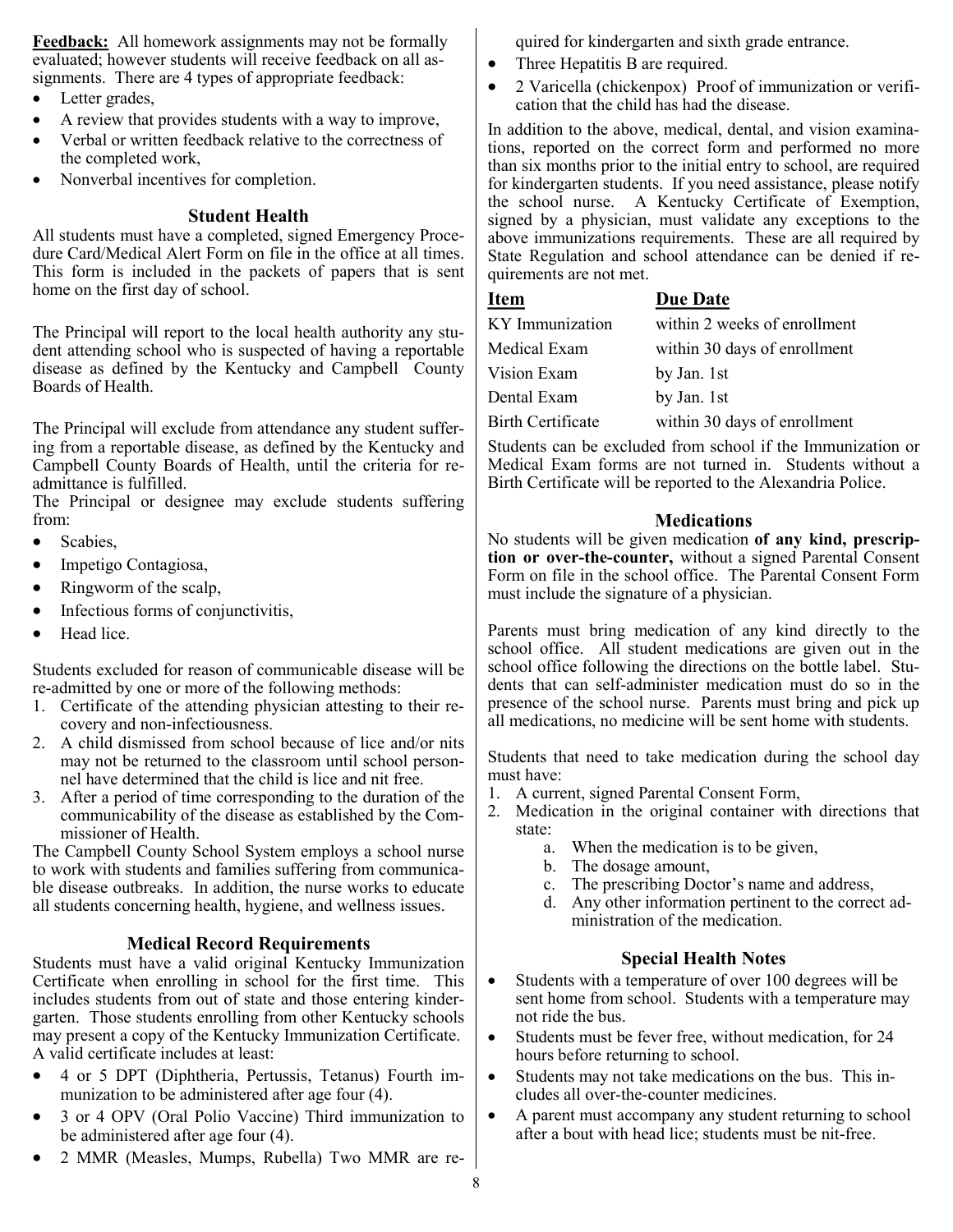- Students with head lice are not allowed to ride the bus and must be picked up at school.
- Please inform the school nurse if you find head lice on your child.
- Absences for head lice are excused on the day a student is sent home and the next day. Absences for head lice after the third day are unexcused.

## **Personal Belongings**

Please put your child's name on all personal belongings. Items left at school will be placed in the Lost and Found and can be reclaimed. Unclaimed Lost and Found items will be donated to charitable organizations periodically throughout the year. Students should not bring personal entertainment devices to school (iPods, MP3 players, handheld games, etc). These items often present a disruption to learning. In addition, these small items are very easily stolen and once they are gone from the school, they are gone. CRES follows the "If we see it, you lose it" policy concerning electronic media. If personal items remain in backpacks and are not taken out, they will not be confiscated. Confiscated items will be returned only to a parent/guardian.

Students may carry cell phones to school if they have a permission slip signed by a parent. Signing the permission form means that the parent and student have discussed the following guidelines:

- The phone must remain turned off and in the student's backpack during school hours and while on the bus,
- The phone may not be used to call or text other students,
- The phone may not be used in any way to bully, intimidate, or harass other students.
- School personnel may search the cell phone if they have a reasonable suspicion that the phone was used in violation of school rules or to make threats, bully, or harass other students, *regardless of where or when the actions occurred,*
- If the phone is stolen it may never be recovered, the school is not responsible to help in recovering a stolen phone, and the school is not responsible for a stolen or lost phone,
- This permission can be revoked if the school rules for cell phone carry are not followed.

## **Background Check**

Anyone going on field trips or volunteering in at CRES must have a background check. You can complete the background check application in the school office. You must have your driver's license and social security number when completing the application.

#### **Field Trips**

Field trips can be a very important part of the instructional program and can make the printed pages more relevant. All students must have a permission slip signed by their parent or legal guardian in order to participate in a field trip. The signature must be on the permission slip that the teacher sends home. All students must ride on the bus to and from the field trip destination. Chaperones play an important role during field trips in ensuring student safety and enhancing the experience. For this reason, we ask that you not bring younger siblings on field trips. All chaperones must have a background check.

When a parent does not give permission for their child to attend a field trip, the student must stay home on the day of the trip, will be given an excused absence for the day, and will be given an alternate activity related to the field trip to be returned on the next day following the field trip.

## **Paper, Pencil, and Eraser Dispenser**

Students may purchase paper, pencils, or erasers from a vending machine located in the office lobby. These can be purchased before or after school. The cost for paper is \$.75; one pencil is \$.25, and two erasers are \$.25. The machine only operates on quarters.

## **Parent-Teacher Conferences**

If you wish to meet with a teacher, you can make an appointment with him/her before 8:30am, after 3:20pm, or during the teacher's planning time. Please sign in at the office and get a Visitor's Badge before going to a classroom.

## **The Children's Collaborative School Age Services**

This agency provides quality and affordable before and after school childcare for students ages 5-11. If interested, please call 653-2520.

## **Integrated Pest Management**

Section 12 of 302 KAR 29:050 of Kentucky Law states: "Each school district shall be required to implement an integrated pest management program with a primary goal of controlling dangerous and destructive pests with the judicious use of pesticides. An integrated pest management program shall include the following:"

- Advance notice of pesticide use  $-$  If you want to be notified in advance of a planned pesticide application, other than when bait is used, or as soon as possible when an emergency application is necessary, please register at the front office of the school or call 448-4780
- Notification The notice shall include: anticipated date of application, a description of the general location of the pesticide application, the routine scheduled service, a description of the pests encountered, the brand name of the pesticides applied, a list of active ingredients, the pesticide application method used, and a telephone number that parents and staff can use to contact the school for more information. In the event of an emergency application of pesticides to control organisms that pose an immediate health threat or that may be disruptive to a normal learning environment the notice shall be provided as soon as possible.
- Qualifications Persons who apply pesticides in schools must hold Category 7(a) and Category 7(b) certification.

Exemptions – This policy **does not apply** to the following types of pesticides: germicides, disinfectants, bactericides, sanitizing agents, water purifiers, swimming pool chemicals, personal insect repellants, human or animal ectoparasite control products administered by qualified health professionals or veterinarians, and manufactured paste or gel bait insecticides placed in areas where humans or pets do not have reasonable access to the bait.

## **Textbooks**

All textbooks and library books are loaned to students for their use during the school year. Any damage or loss of textbooks or school instructional materials is the responsibility of the parent.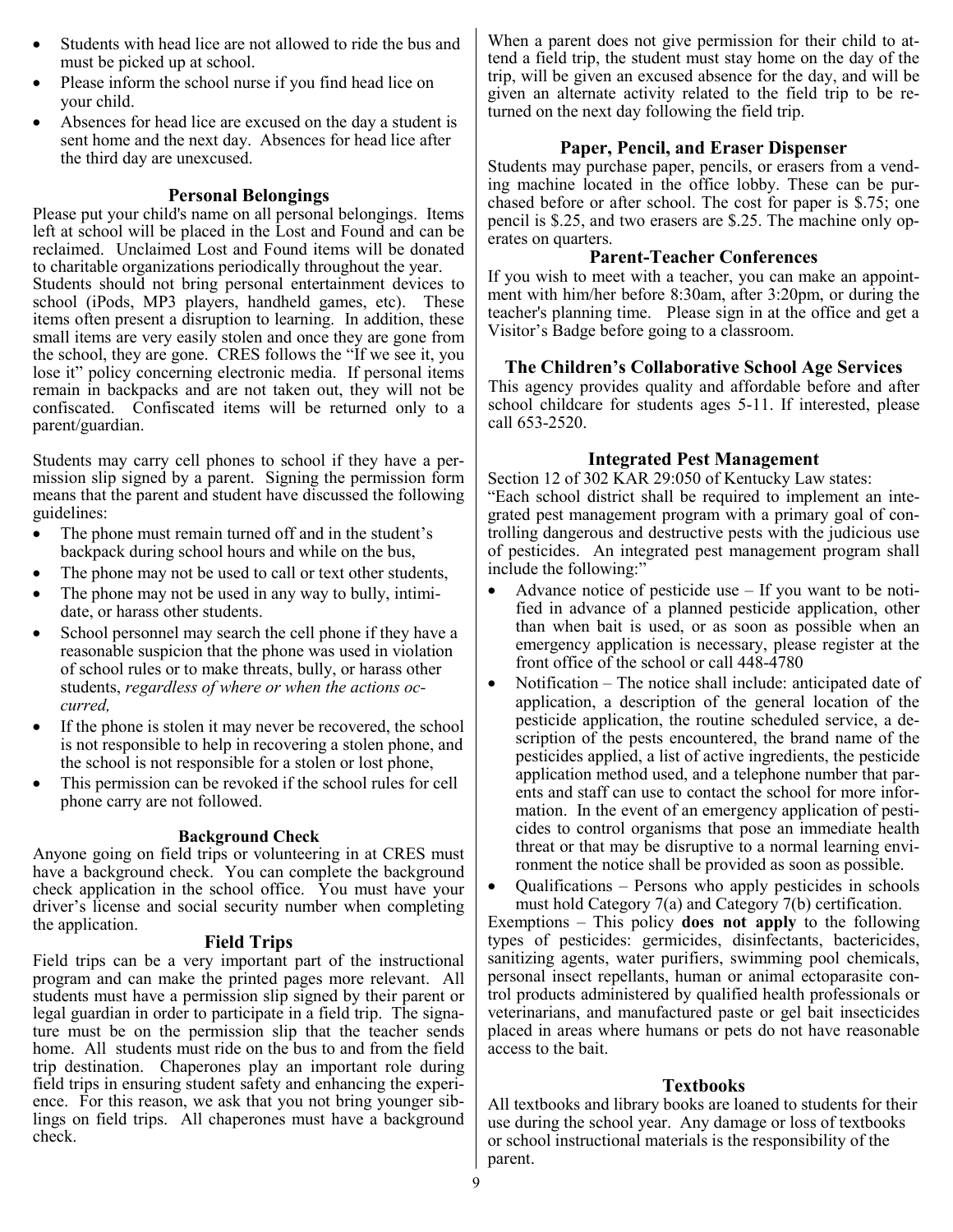## **Campbell Ridge Work Ethic Program**

Campbell Ridge, in cooperation with our BEST partners and the Northern Kentucky Chamber of Commerce, sponsors the Work Ethic Program for students in grades 3-5. The program was developed by the NKY Chamber and addresses qualities that employers want to see in their employees. Campbell Ridge will recognize students after each grading period for their contribution to developing these positive work habits. The Work Ethic Award recognizes students who consistently meet standards in the areas of Academics, Attendance, Behavior, and Collaboration. Detailed information about each standard is sent home at the beginning of the school year and throughout the year.

## **Snacks, Treats, and Food at CRES**

Campbell Ridge has a School Wellness Policy as required by law that addresses nutrition education, foods, snacks, party treats, and physical activity in and out of the classroom. The entire SBDM Council Wellness policy can be found on the CRES website.

#### **Snacks in the Classroom**

Classroom teachers will develop procedures to ensure that classroom snacks do not present a disruption to learning within the following guidelines:

- Specific times for snacks will be allotted.
- Snacks must be packaged in individual servings, require no preparation, and be able to be eaten with fingers at the students' desks while they continue to take part in class activities. Classrooms with food allergy considerations will develop a plan for snacks in coordination with the school nurse and communicate that plan to all the families in the classroom.
- Students are not required to bring a snack to school.
- Snacks that are disruptive to the learning process, i.e. do not meet the healthy guidelines listed above, and/or require too much space, time, or effort to consume will not be allowed. The Principal will make the final determination as to whether or not a snack will be allowed and will notify parents.
- Snacks must be listed on the Healthy Snacks list below (also printed in the student handbook) or adhere to the following guidelines:
- Fat No more than 35 percent of total calories from fat and 7 grams maximum per serving. Saturated Fat and Trans Fat – No more than 10 percent of calories from saturated fat and/or trans fat and 2 grams maximum per serving.
- Added Sugar No more than 35 percent by weight and 15 grams maximum per serving (excludes sugars naturally occurring in fruits, vegetables and dairy).

## **Healthy Snack List**

## **Snacks for Classroom Parties**

Sweets, in moderation, will be allowed for classroom parties. The classroom teacher will work with party organizers to ensure that healthy snacks are available and that sweets are provided in moderation.

## **Birthday Treats**

- Due to the prevalence of food allergies and special diets, food treats to celebrate birthdays are not allowed.
- Non-food treats (pencils, stickers, etc) are welcome to celebrate birthdays.

| Fresh vegetables | Fresh fruit                             | Granola bars            |
|------------------|-----------------------------------------|-------------------------|
| Cereal Bars      | Pretzels                                | Cheese crackers         |
| Popcorn          | Dried fruit                             | Gold fish crackers      |
| String cheese    | Dry cereal<br>(healthy choices<br>only) | Sun chips               |
| Baked chips      | $Y$ ogurt – squeeze<br>tubes            | Raisins                 |
| Trail mix        | Animal crackers                         | Wheat crackers          |
| Vanilla wafers   | $\overline{R}$ ice cakes                | Baked tortilla<br>chips |

• Campbell Ridge celebrates student birthdays daily with morning announcements.

#### **Food as Reward**

- Classroom rewards involving food require prior approval from the Principal.
- The use of food as an instructional material requires prior approval from the Principal.

## **Physical Education and Physical Activity**

- All students will be scheduled for physical education instruction
- All students shall participate in 3 sessions of moderate to vigorous physical activity each day
- Teachers shall make all reasonable efforts to avoid periods of more than forty minutes when students are physically inactive. When possible, physical activity should be integrated into learning activities. When that is not possible, students should be given periodic breaks during which they are encouraged to stand and be moderately active.